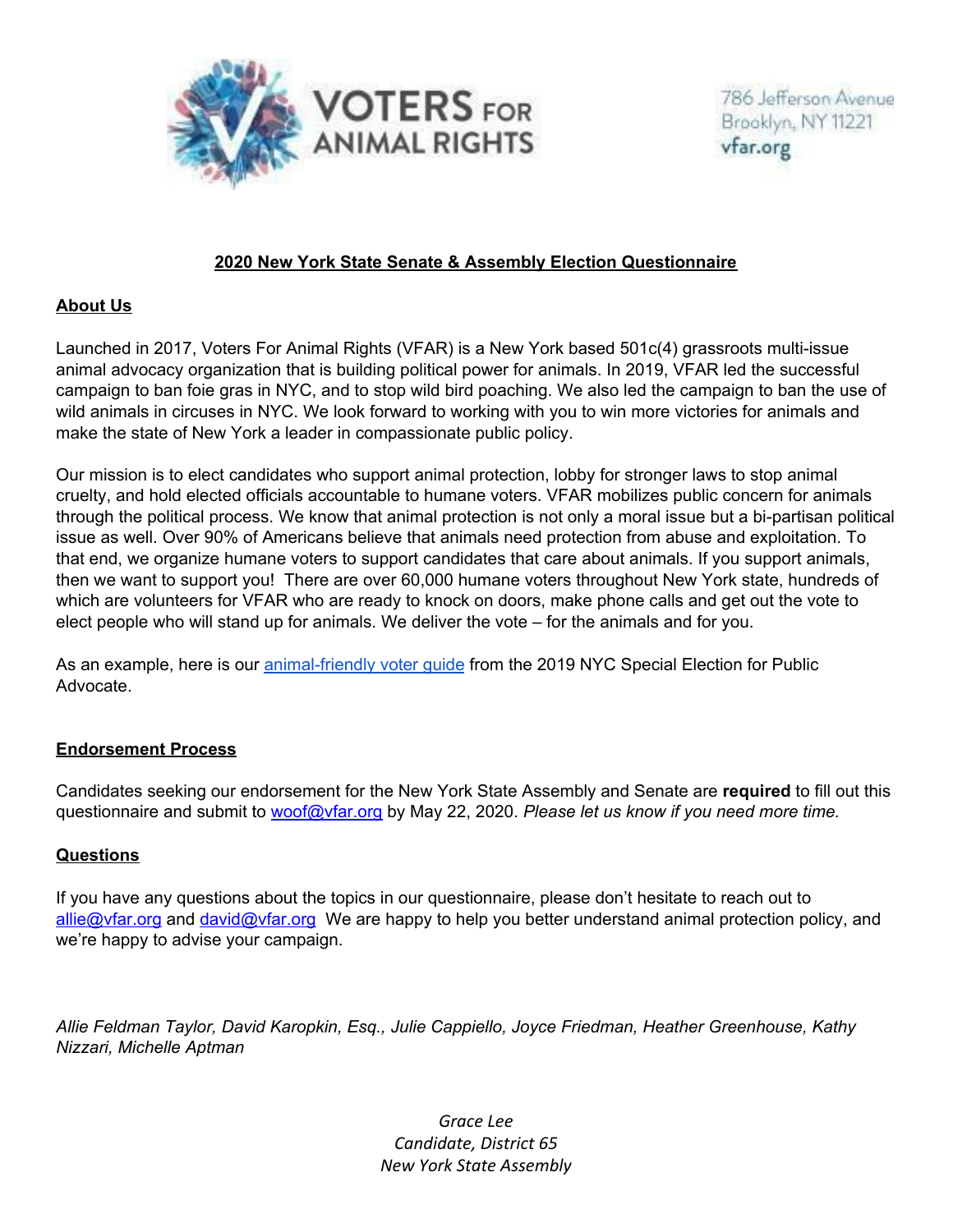

## **Board of Directors, Voters For Animal Rights**

### **Candidate Contact Information & Campaign Information**

| <b>Candidate Name GRACE LEE</b><br>Cell Phone | Pronouns SHE/HER<br><b>Email</b> |
|-----------------------------------------------|----------------------------------|
| Campaign Manager AL BENNINGHOFF<br>Cell Phone | Pronouns HE/HIM<br><b>Email</b>  |
| District 65                                   |                                  |
| Party DEMOCRATIC                              |                                  |
| <b>Office Sought ASSEMBLY</b>                 |                                  |
| Name of Campaign Committee GRACE LEE FOR NYC  |                                  |
| Campaign Field Office Address                 |                                  |
| Campaign Website WWW.GRACELEEFORASSEMBLY.COM  |                                  |

#### **Personal Initiatives**

#### *1. Do you feel that promoting the humane treatment of animals should be a priority for the New York State Legislature?*

Yes, particularly in the wake of the coronavirus pandemic, where our industrialized slaughter processes are being exposed once more in an Upton Sinclair-like manner. Big agriculture has been a corrupt industry for years, with no greater example of this than the fact that laws exist to prevent individuals to take photos or videos of slaughterhouses. News stories of animals being drowned or maimed in fields because slaughterhouses have shutdown due to COVID-19 are plainly cruel (never mind the fact that millions of Americans are food insecure).

*2. Do you have any achievements to date on humane issues, e.g. supporting humane legislation, adopting a shelter pet, volunteering with an animal rescue organization, supporting any national or local animal protection orgs, living a plant-based (vegan or vegetarian) lifestyle, etc.? Did you grow up with or currently live with any companion animals?*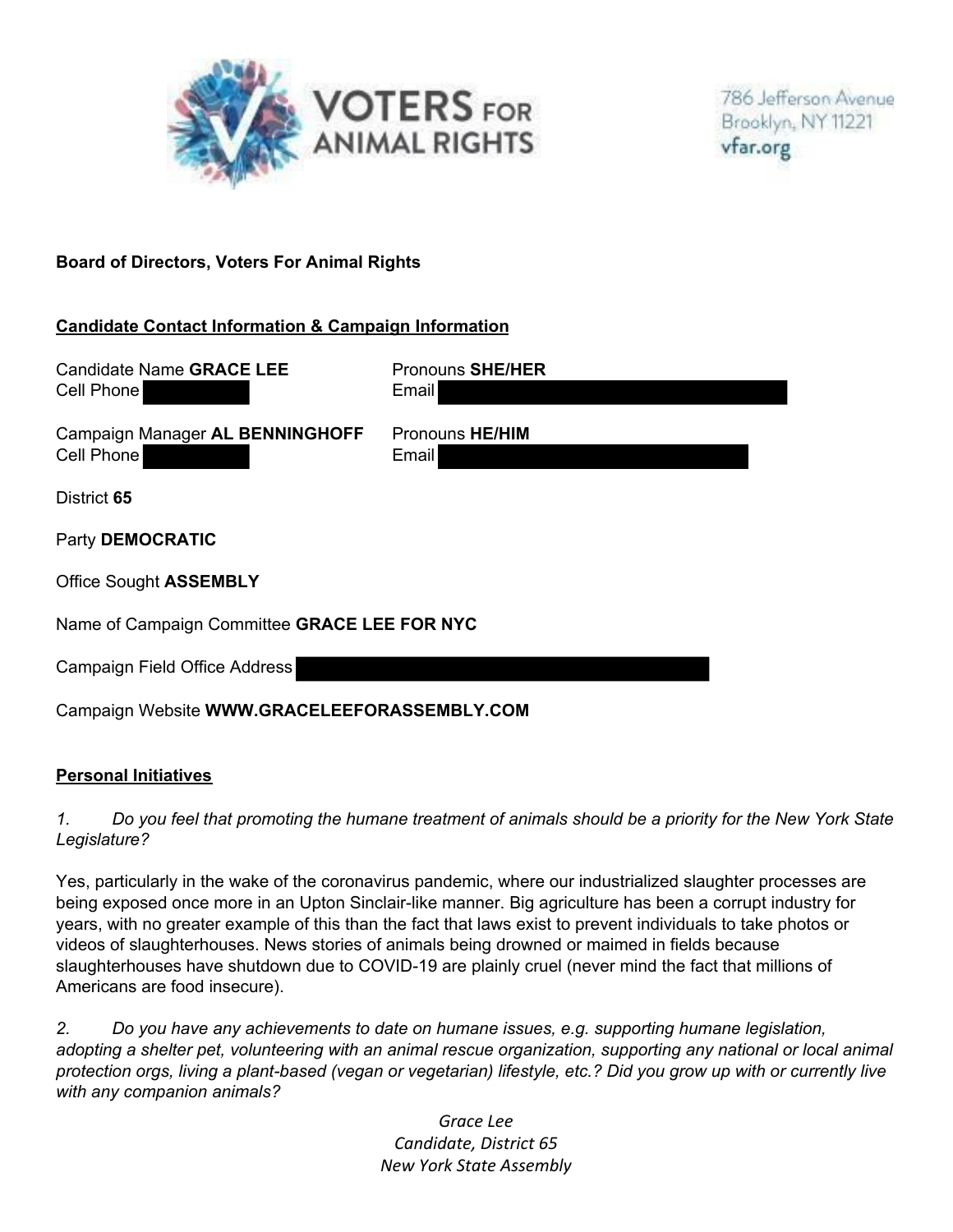

Back in business school, I co-founded a company, Nine Naturals, to produce all-natural haircare and skincare products for pregnant women. We've been at it for more than a decade. From the beginning, Nine Naturals has been committed to creating products that do not contain any animal by-products and does not do any animal-testing. This is not a coincidence; when I co-founded Nine Naturals, it needed to reflect my values as a person, which include the humane treatment of animals.

### *3. What animal issues will you prioritize and lead on as a member of the NYS legislature?*

Addressing the issues in our food supply chains are an absolute necessity if we are going to ensure that our friends, families, and neighbors make it through this crisis and future crises. This includes reforming labor laws as well as make substantial changes to Section 96-E of Article 5-A of New York State's Agriculture & Markets laws, which deals with the licensing of slaughterhouses. I will also explore anti-trust legislation to break up consolidated, monopolistic agriculture interests in New York State.

### *4. Will you commit to having a designated person in your office to handle animal issues?*

Yes. Securing New York's economic recovery in a manner that does not just bring us back to where we were, but to a better future, is my top priority. We can forge a more humane future from this crisis, not just for our food supply chains but for animal welfare in general, with the right vision and willpower – and the right staff.

### *5. How would you work to empower the animal advocacy community to reach new success and growth into the 2020-2022 term, and ensure that New York is on the forefront of animal protection?*

I would encourage activists to use the current crisis and its real impact on New Yorkers' lives to highlight the injustices in our food supply chain. Millions of people have been to grocery stores in recent weeks to empty shelves, only to hear stories about how pigs and cows are being slaughtered in open fields because slaughterhouses are shut down. This may be the most significant public focus on our food supply chain since "The Jungle" was published in 1906. The window to act to reform our agriculture economy is wide open; we must seize the moment.

## **Positions on Legislation and Policy**

## **1. Companion Animals: Pet Stores**

With thousands of homeless animals waiting for loving forever homes in shelters and rescues all over New York State, why should pet stores and breeders be allowed to profit off the backs of animals? The puppy and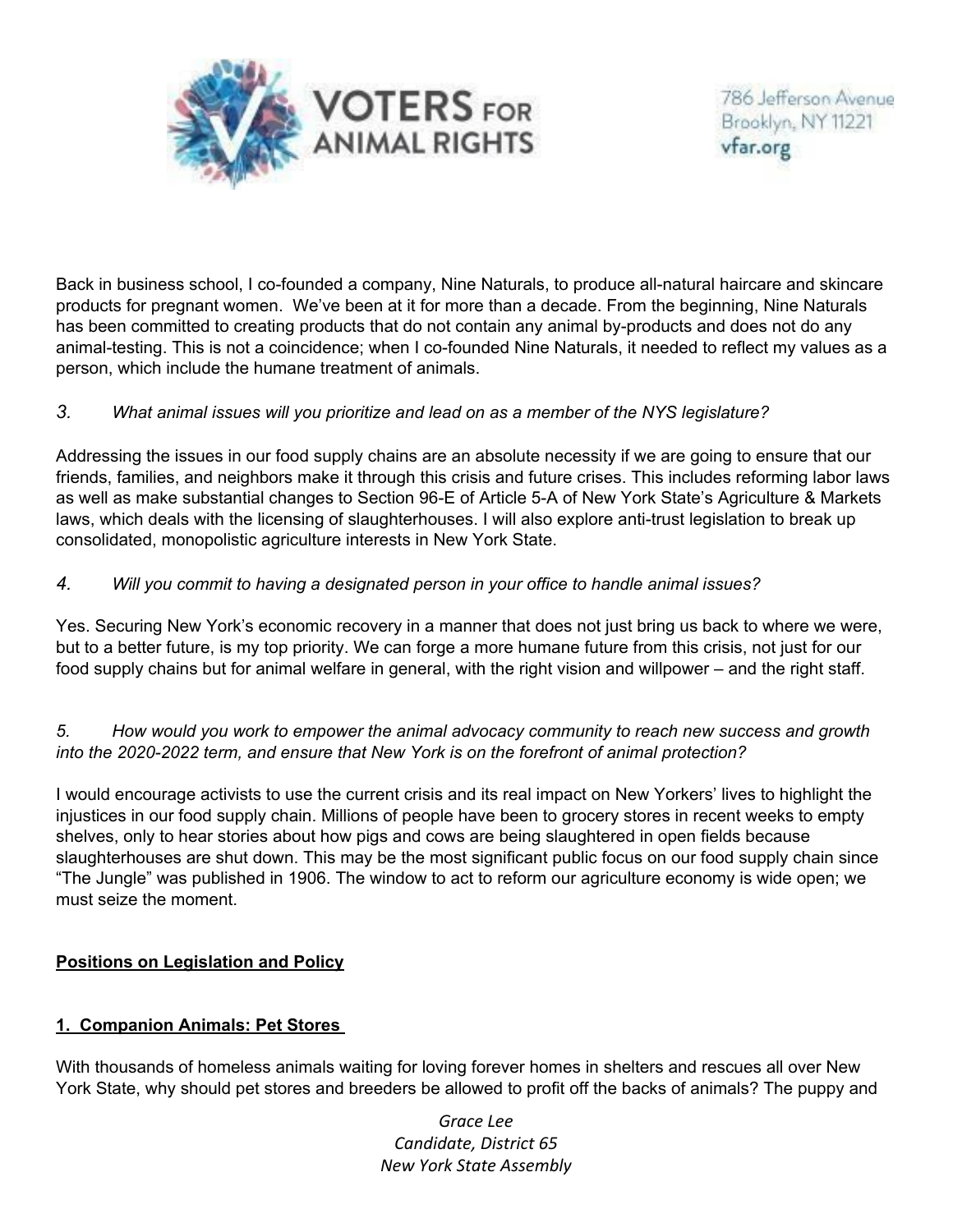

kitten mill/pet store connection create lives of misery from beginning to end. Breeding facilities and pet stores have repeatedly been found to have poor sanitation, infectious disease, animals overcrowded in cages with no exercise, lack of proper veterinary care, lack of protection from harsh weather conditions, and lack of adequate food and water. These conditions result in great suffering, and many sick animals are sold to unaware consumers. More info here.

## *Would you cosponsor and vote for S4234A/A6298A (Gianaris / Rosenthal) which would ban the sale of dogs, cats and rabbits in pet stores unless they come from a shelter or rescue?*

**YES** 

# **Additional Comments:**

# **2. Animals Used for Fashion: Fur**

Fur farms breed and confine animals in tiny, filthy cages where they suffer intense stress and unimaginable cruelty. They are beaten, bludgeoned, electrocuted, and skinned alive. Trapping animals in the wild is no better — animals are trapped in cruel leg hold traps where they can suffer for days in excruciating pain — starving, until a trapper returns to shoot or bludgeon them to death. Coyotes are known to attempt to chew off their own legs trying to break free. Many other animals are unintentionally caught and killed in these traps, including household pets. California has enacted a ban on the sale of fur. Several countries such as Norway, Croatia, Czech Republic, Germany, Japan, and the U.K. have taken steps to close fur farms. With public awareness and innovative alternatives on the rise, many popular designers have stopped using all animal fur. There are ethical alternatives to fur which are not only stylish and warm but environmentally friendly. More info here.

### *Would you cosponsor and vote for A5040 (Rosenthal), that would ban the sale of new apparel products using real animal fur?*

**YES** 

**Additional Comments:**

## **3. Animals Used in Entertainment**

## **A. Rodeo Cruelty**

While New York State has limited the use of animals in circuses and other entertainment, rodeos have been left unregulated despite the display of similar, and in many cases more egregious, acts of cruelty. Rodeos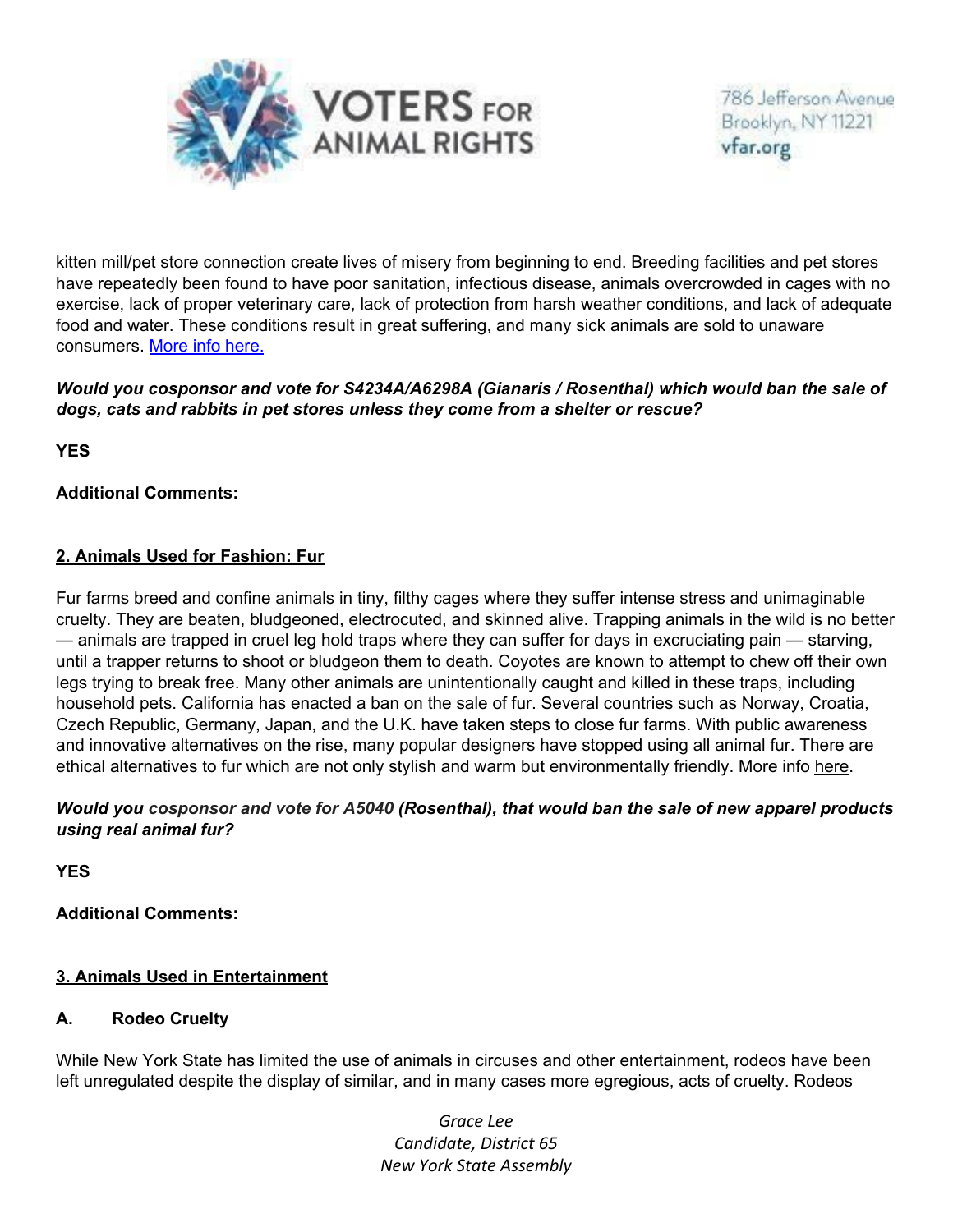

typically include an event called "calf roping" where baby calves are shocked with electric prods, forcing them to run as soon as the holding chute opens, only to be "clotheslined" with a rope and tied at the legs. Panicked calves are routinely injured or killed during these performances. Rodeos also continue to use flank straps or bucking straps, which are tightly fastened around the animal's abdomen and may be used with sharp-ened spurs to cause pain to the animal, encouraging them to buck more violently. Rodeos are responsible for causing death or serious injury to countless animals, all for the sole purpose of entertainment and showmanship.

### *Would you cosponsor and vote for A8554/S7971 (Rosenthal/Addabbo) which would prohibit these practices at rodeos?*

**YES** 

## **Additional Comments:**

### **B. Animal Circuses**

Circuses that use animals have been cited as a source of cruelty and exploitation for animals. Even if the basic levels of care and protection chat the federal Animal Welfare Act demands are met, circuses force wild animals to languish in cages while travelling from performance to performance, without ever having the opportunity to exercise natural behaviors. Worse, time after time we see reports of circus animals being beaten and whipped, having their limbs tied together to facilitate training, being shocked to ensure compliance, not being provided with adequate food, water and shelter, and other instances of cruelty.

### *Would you cosponsor and vote for A3673/S7971 (Englebright/Martinez) which would prohibit the NYS Department of Environmental Conservation from issuing permits or licenses that would authorize wild animals to appear in circuses?*

**YES** 

## **C. Carriage Horses**

Advocates have long called out the poor working and living conditions for horses used for NYC carriage rides. As recently as March 2020, a 12-year-old horse was euthanized after collapsing in Central Park, a tragic incident that was captured on video camera by a horrified pedestrian. Despite improvements implemented over the years, these horses are still forced to travel through NYC traffic to get to and from Central Park, they work long days sometimes in extreme weather conditions, with no opportunity for daily turnout. Over the course of the past three decades, there have been countless incidents and accidents involving New York City carriage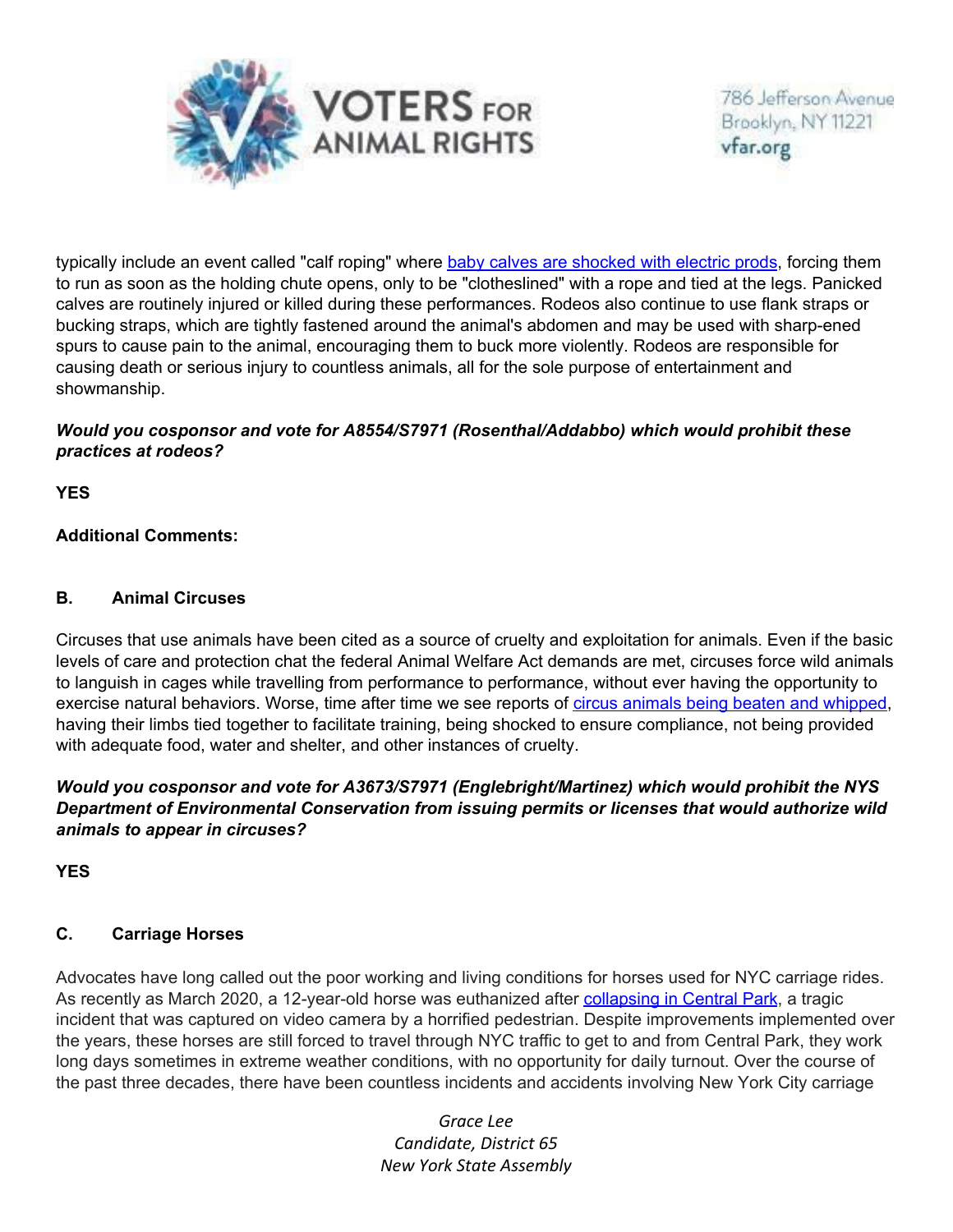

horses and many have died on the streets of NYC or been sent to slaughter once they are unable to continue working.

# *Would you cosponsor and vote for legislation to ban horse carriages in New York City?* **YES**

## **Additional Comments:**

Beyond being a strong and steadfast support of banning horse carriages in NYC, I believe that this should have happened years ago. Horses should not travel alongside cars in the congested streets of Manhattan, and only a few months ago, a horse had collapsed in Central Park. While we have made substantial progress in recent years, including the establishment of the nation's first Office of Animal Welfare, we have more work to do.

When I take office as the State Assemblywoman for the 65th District, I will keep my commitment to champion and support legislation that finally bans horse carriages in NYC.

# **4. Animals Used for Experimentation: School Hatching Projects**

Principals and school teachers should end the use of bird-hatching projects and replace them with learning activities that teach life processes without the use of live animals. School classroom incubation and hatching projects of baby chicks and ducks is cruel and leads to the abandonment and death of countless young birds each year. Once the eggs develop and the cute baby birds grow up, schools realize that they have no plan for the adult birds. These hatching-project birds are deprived of a mother hen. The birds are often abandoned in city parks where they cannot survive on their own or dumped at local animal shelters and rescues who are already overburdened with unwanted animals. Hatching projects encourage the view that animals are disposable objects instead of living creatures requiring a lifetime of care and commitment. Humane alternatives have been developed by the United Federation of Teachers (UFT), HEART, and humane educators. More info can be found here and here.

## *For Assembly candidates: Would you cosponsor and vote A0058 (Rosenthal) that would prohibit schools from using eggs, live baby chickens and ducks for classroom projects?*

**YES** 

## **Additional Comments:**

## **5. Factory Farms, Live Animal Slaughter Markets and Transportation**

There are more than 600 factory farms in New York State, confining animals and engaging in heinously cruel practices such as castration of pigs, cows, and other mammals without painkillers, "debeaking" or "beak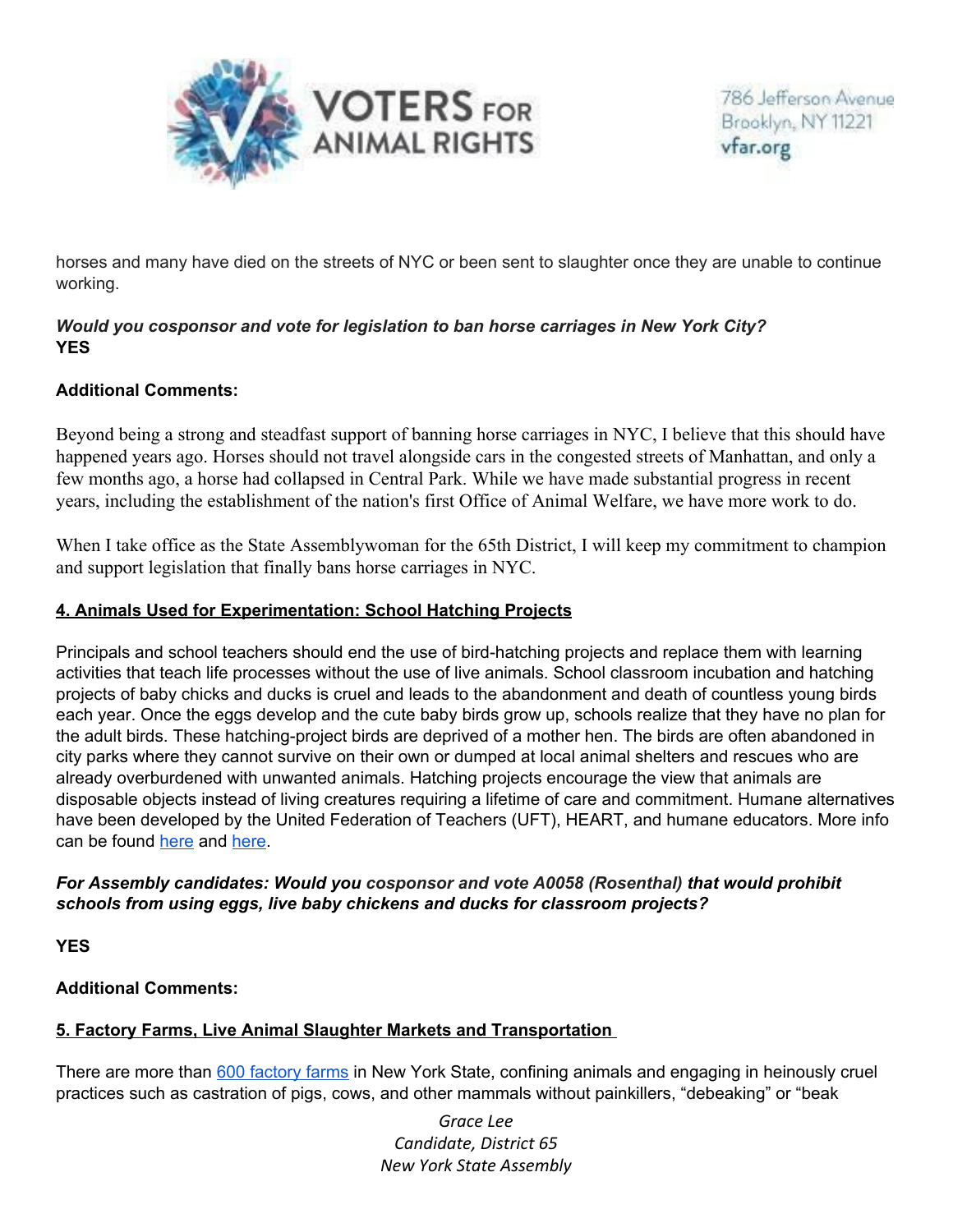

cutting" of chickens and turkeys without painkillers, confinement of egg-laying hens in battery cages, confinement of baby cows in veal crates, and confinement of pigs in gestation crates. These factory farms are degrading the environment and poisoning our communities.

There are also  $80+$  slaughterhouses and live animal markets in NYC, in all five boroughs – more than any other U.S. city. These facilities in New York are no different than the live animal markets abroad where Coronavirus started. In addition to brutally cruel treatment of the animals (tiny cages, no vet care, severely limited food and water), these storefront facilities pose a significant health and safety hazard to the community affecting the quality of life for neighborhood residents. Blood, feces, urine, dismembered body parts, and feathers are routinely found on our public sidewalks and streets due to the unsanitary conditions associated with storefront slaughterhouses. They are also a breeding ground for infectious diseases — avain flu has been found in many NYC live animal markets. Many of these slaughterhouses are located close to schools and playgrounds. Additionally, when large animals such as cows, bulls, and goats escape (as routinely happens), including during transport, it puts us all in danger, even causing a multi-hour traffic jam on the Verrazano Bridge. Sometimes these animals are allowed to be rescued by a farm animal sanctuary but most often they are killed.

*Especially in light of pandemics that originate from crowded, unsanitary live animal markets, would you support a permanent ban on the operation of all factory farms? Would you support legislation A10399 (Sepulveda/Rosenthal) that would ban the operation of live animal markets in New York CIty?*

**YES** 

**Additional Comments:**

*Would you cosponsor and vote for legislation to ban confining animals and other cruel practices such as (a) castration of pigs, cows, and other mammals without painkillers, (b) "debeaking" or "beak cutting" of chickens and turkeys without painkillers, (c) confinement of egg-laying hens in battery cages, confinement of baby cows in veal crates, and (d) confinement of pigs in gestation crates?*

**YES** 

**Additional Comments:**

*S6252/A8009 (Gianaris/Weprin) is legislation that would renew the state moratorium prohibiting new licenses for slaughter facilities in NYC. It has passed both houses. Will you reach out to Governor Cuomo and ask him to sign the bill?*

**YES**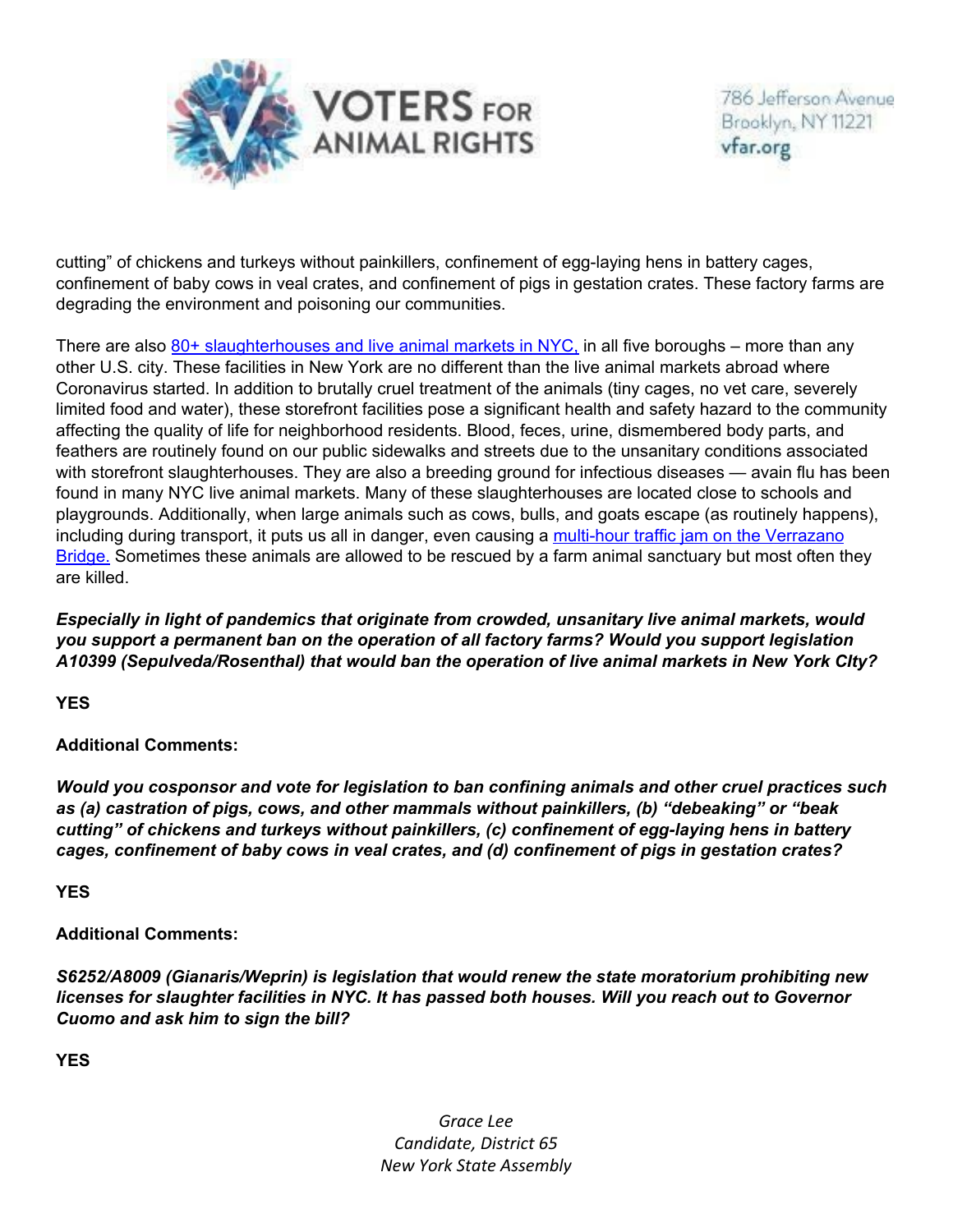

#### **Additional Comments:**

*Would you cosponsor, support and vote for legislation to require that any animal who escapes a slaughterhouse or transport vehicle be released to an animal sanctuary or other rescue?*

**YES** 

**Additional Comments:**

#### **6. Food and Health**

#### **A. Dairy Subsidies and transition to plant-based suppliers in New York State**

Milk and other dairy products are top agricultural products in New York State, but demand for and sales of dairy products in the U.S. have dropped precipitously in recent years, while sales of non-dairy milks have grown substantially. This change comes as more research and information illuminate the harmful effects of dairy on adult and children's health, the environment and animal welfare. Regardless, the quality of individual animal care offered by a given farm, dairy production necessarily involves farmers taking newborn calves from their mothers, who bellow and chase after them. Instead of a mother's milk going to her babies, her calves are taken to veal farms where they are kept isolated in small plastic huts in rows upon rows. Perhaps worst is that forcibly impregnating, tail docking, and beating downed cows are standard practices on NY dairy farms. Former dairy companies like long-time New York producers like Elmhurst Dairy are making the switch to non-dairy products. New York based companies offering healthy food, yet every year taxpayers subsidize New York's dairies with as much as \$60 million in credits.

#### *Would you support ending or reducing the immense subsidies that New York provides dairy farmers, and reallocating them to plant-based initiatives?*

**YES** 

**Additional Comments:**

#### **B. Food Labeling**

*Would you support legislation to require that any food products sold in New York must be labeled with information detailing the sourcing of the animals and the conditions the animals were raised in and requiring restaurants provide such signage?*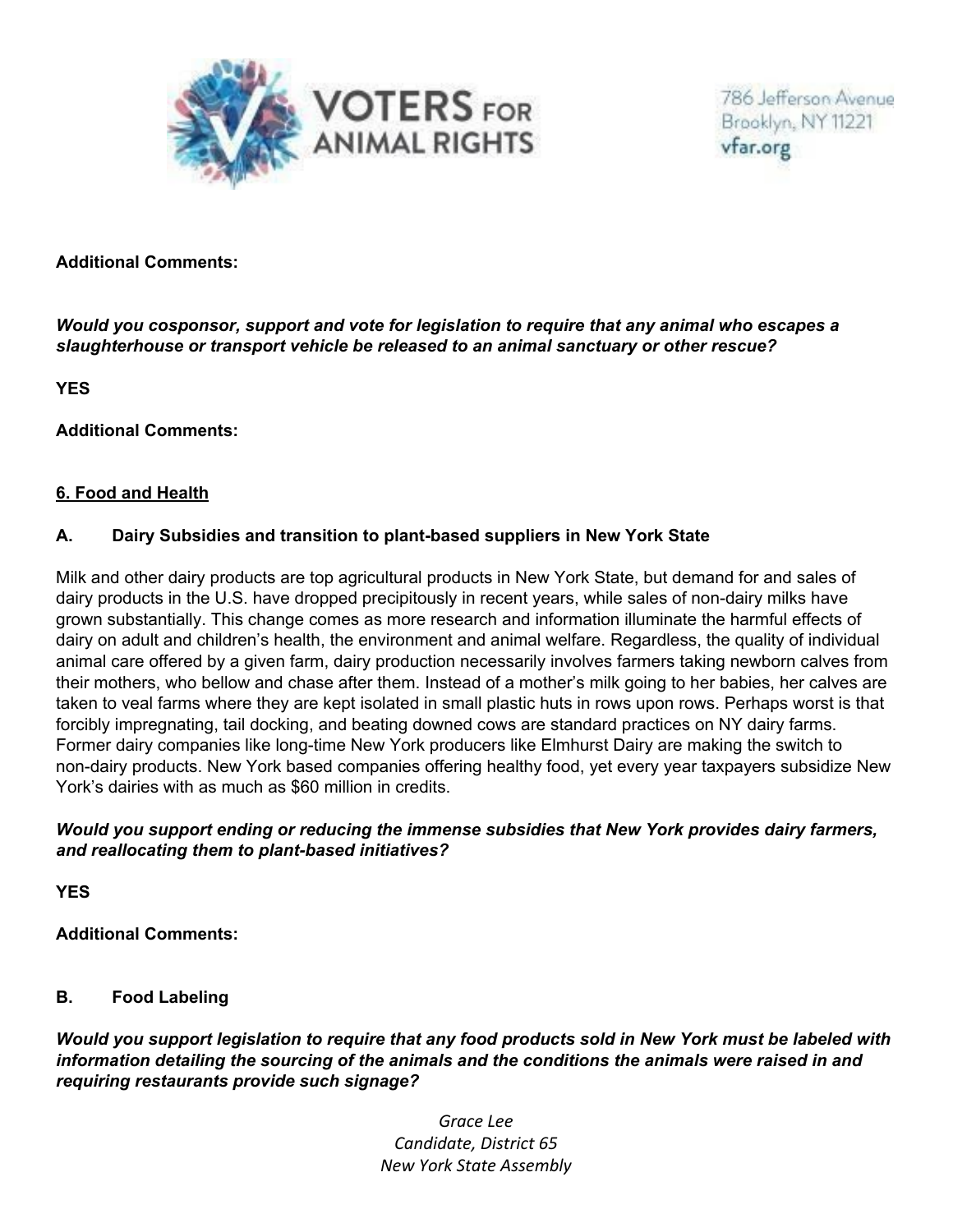

**YES** 

### **Additional Comments:**

## **7. Protecting New York's Wildlife**

## **A. Wildlife Killing Contests**

Animal killing competitions are publicly held contests where the person or team who has killed the most animals, or the heaviest or largest animals is crowned the winner. In animal killing competitions, individuals compete to kill the most animals, the heaviest animal, or the largest animal. Competitions such as these are inhumane and provide incentive to killing animals for glory, prizes or titles. In many cases, these competitions are conducted in a party-like atmosphere and are more like slaughters or massacres and are unsportsmanlike. These competitions are considered cruel by many hunters.

## *Would you cosponsor and vote for A.9775/S.4253B and A.722B/S.7542 (Glick / Martinez) to ban killing contests in New York State?*

**YES** 

**Additional Comments:**

#### **B. Wildlife Management**

New York is home to an immense diversity of wildlife, whether in urban, suburban or rural areas. Even New York City's five boroughs are home to hundreds of species, including geese, deer, squirrels, ducks, raccoons, opossum, coyotes, hawks, eagles, whales, dolphins, seals, turkeys, beavers, bats, pigeons, rats, migratory birds, and so many more species. While many animals inhabit New York year round, other species pass through on their annual migrations. USDA Wildlife Services is a federal agency notorious for exterminating millions of wild animals across the country in cruel manners, while ignoring and undermining humane approaches to coexisting with wildlife in New York. Examples of humane wildlife management practices include: Instead of killing Canada geese to reduce the threat of "bird strikes", nests are now being treated as a birth control method. In Staten Island, a deer vasectomy program was instituted as a more humane and effective approach to stabilizing the population, and turkeys were relocated to a sanctuary in upstate New York to avoid being slaughtered.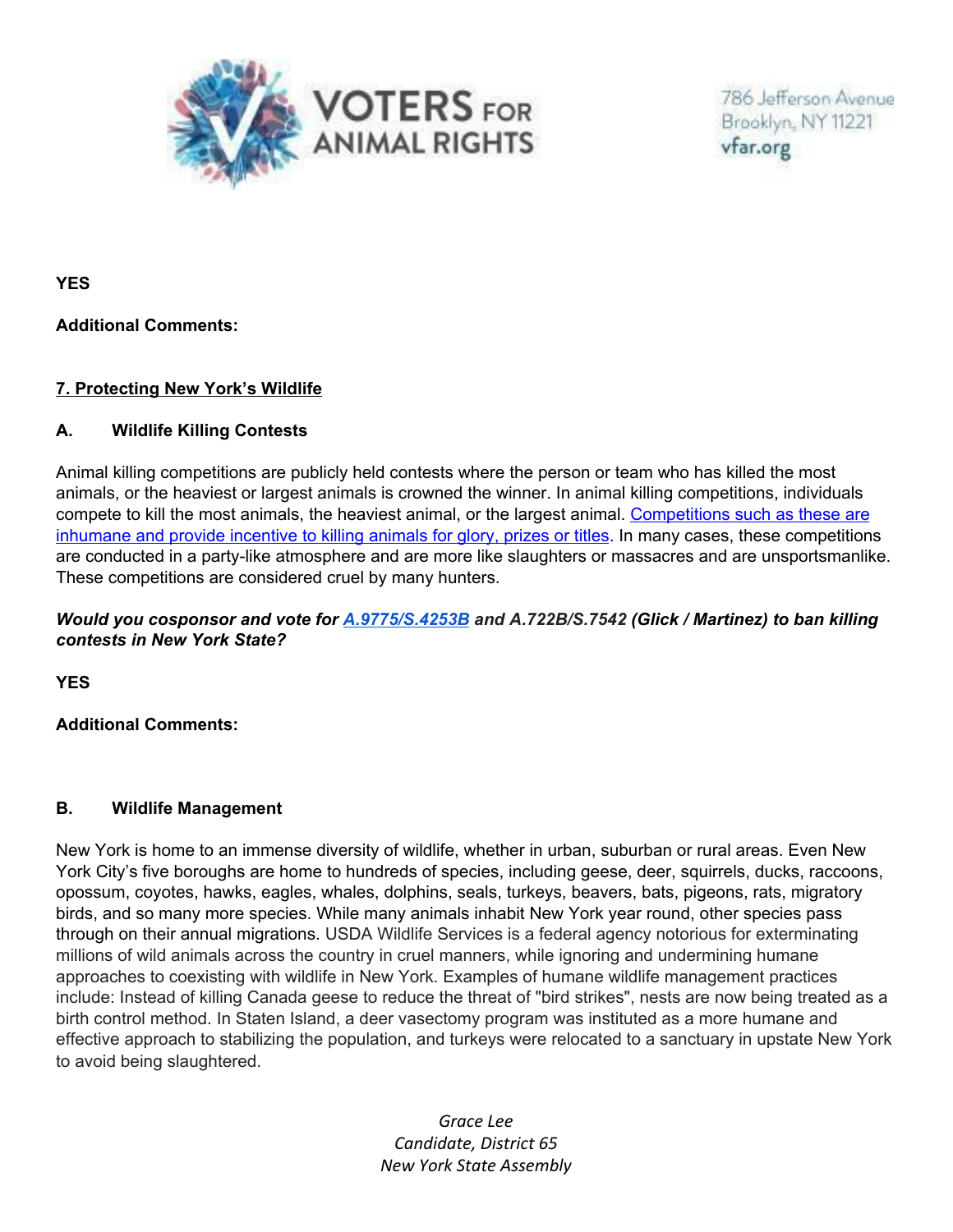

*Do you support New York City's WildlifeNYC program, aimed to promote awareness, tolerance, coexistence, and understanding of urban wildlife? If you don't represent NYC, would you support a similar program for your district? How do you view our relationship to wildlife in New York State?*

**YES.**

#### **Additional Comments:**

It is important for all of us to embrace a coexistence with wildlife in New York, such as appreciating wildlife from a distance, keeping habitats safe and clean, and alerting the proper authorities when we see a sick or injured animal.

*Do you oppose lethal management initiatives for "nuisance" wildlife such as Canada geese, deer and turkey populations that result in the cruel and needless killing of these animals in New York's parks by government contractors particularly where there are demonstrated non-lethal and humane alternatives that can be applied?* 

**YES** 

**Additional Comments:**

*Currently there is only one brick and mortar wildlife rehabilitation center in New York City, the Wild Bird Fund. Would you support funding initiatives to expand New York City's capacity for wildlife rescue and rehabilitation?*

**YES** 

**Additional Comments:**

## **8. Legal Rights for Animals**

In 2018, in a decision denying a habeas corpus claim brought on behalf of two chimpanzees who had been kept for decades in small cages in a warehouse, Justice Eugene M. Fahey of the New York Court of Appeals issued a concurring opinion stating the following:

"To treat a chimpanzee as if he or she had no right to liberty protected by habeas corpus is to regard the chimpanzee as entirely lacking independent worth, as a mere resource for human use, a thing the